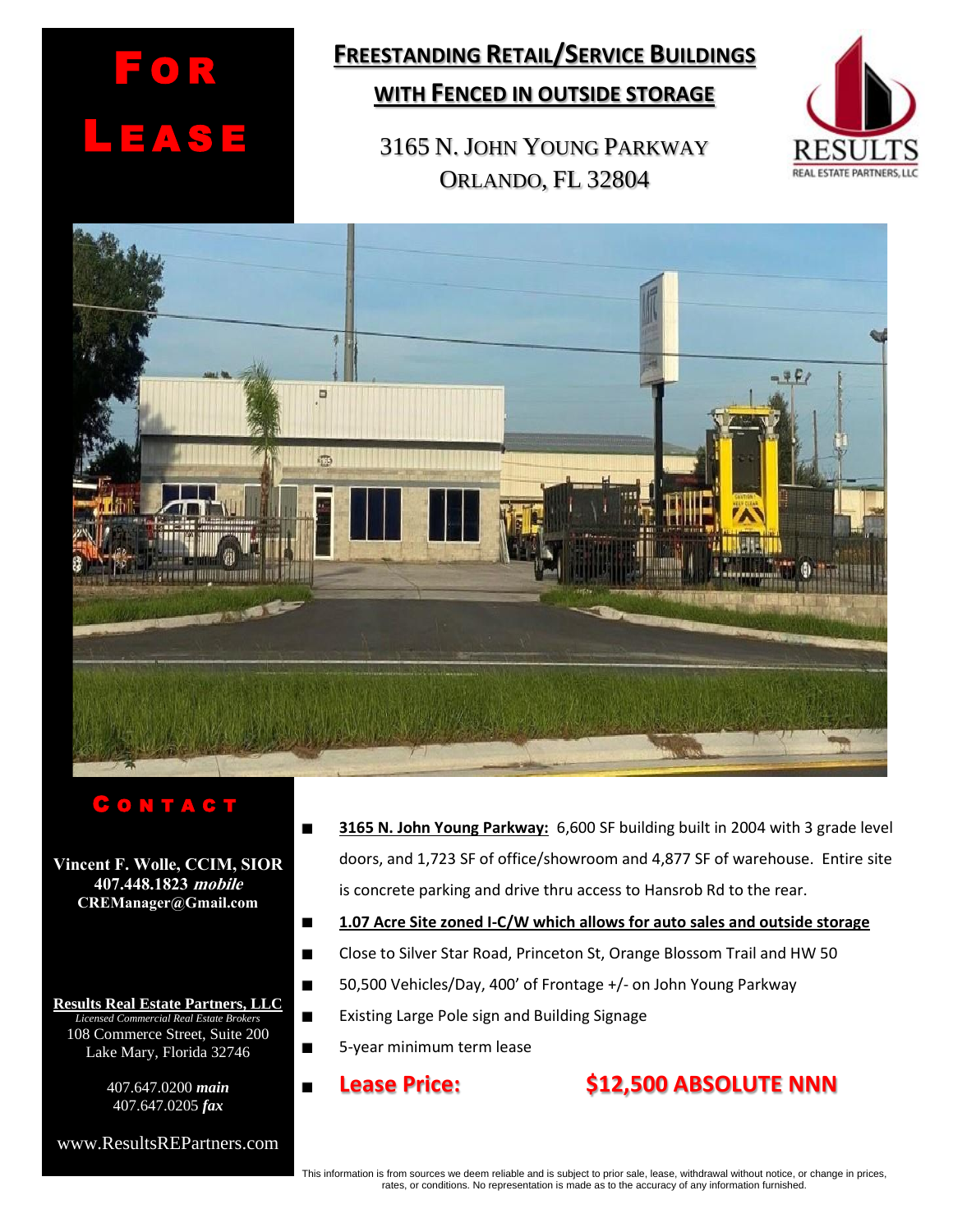# F O R L E AS E

# **FREESTANDING RETAIL/SERVICE BUILDINGS**

## **WITH FENCED IN OUTSIDE STORAGE**

## 3165 N. JOHN YOUNG PARKWAY ORLANDO, FL 32804





### C O N T A C T

**Vincent F. Wolle, CCIM, SIOR 407.448.1823 mobile CREManager@Gmail.com**

**Results Real Estate Partners, LLC** *Licensed Commercial Real Estate Brokers* 108 Commerce Street, Suite 200 Lake Mary, Florida 32746

> 407.647.0200 *main* 407.647.0205 *fax*

www.ResultsREPartners.com



This information is from sources we deem reliable and is subject to prior sale, lease, withdrawal without notice, or change in prices, rates, or conditions. No representation is made as to the accuracy of any information furnished.